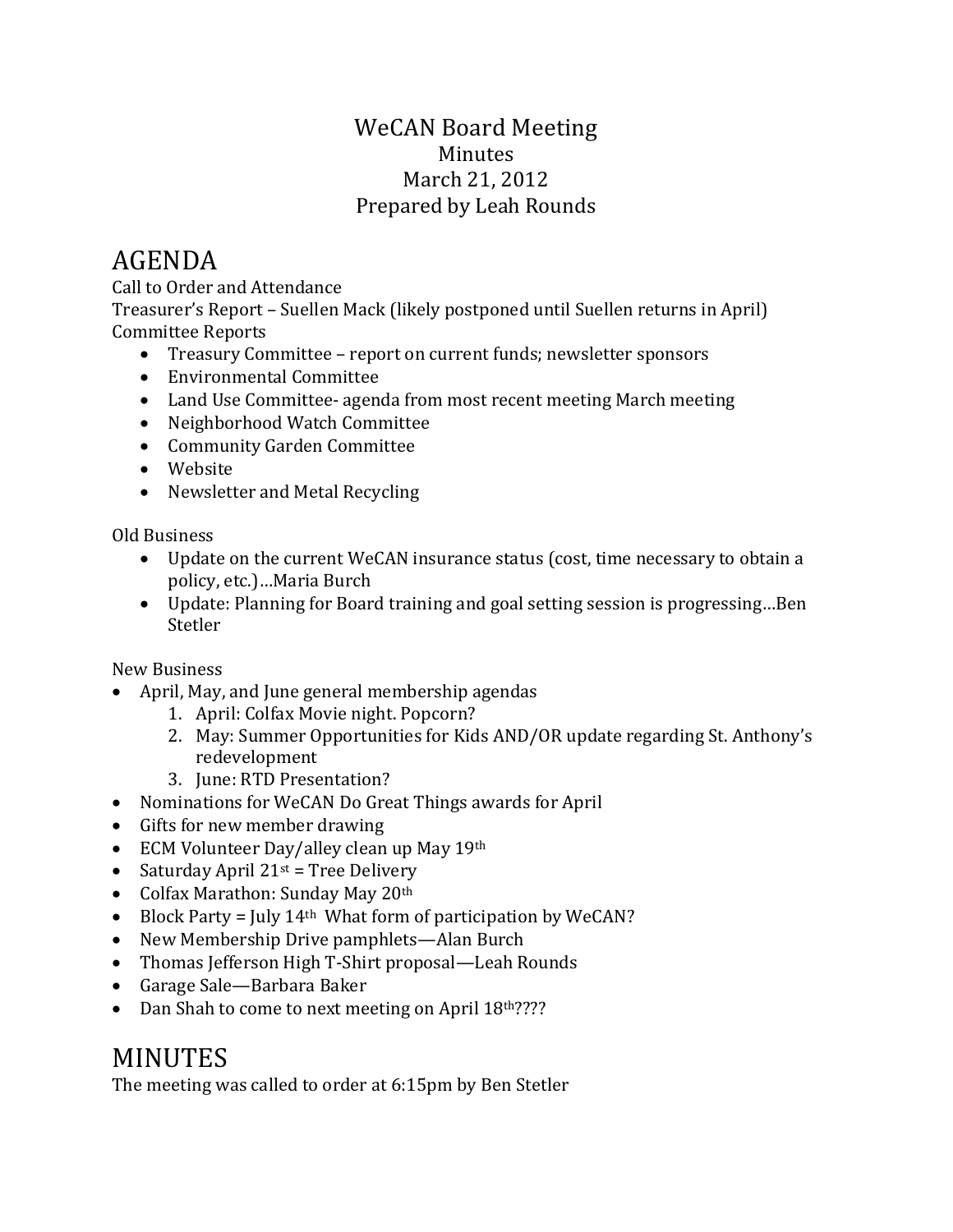In attendance - Chad Reischl, Ben Stetler, Alan Burch, Leah Rounds, Mike Garner, Jonathan Austin, Shane Wright and Cindy Gallard

Not in attendance –Laurie King, Bill Baker, Barbara Baker, Suellen Mack, and Carolyn Belliccci,

Committee Reports

- Environmental (Chad)
	- o Tree delivery will be next month
- Land Use (Jonathan)
	- o Getting everyone on the committee familiar with the St. Anthony's task force
	- o Next project is will be going through and getting everyone familiar with the Colfax transportation corridor plan

New Business

- Dan Shah of West Colfax BID will be coming to the April board meeting to talk about ideas for along Colfax. Some things he would like to talk about are: the art lot, having branding signage/district identity graphic on the buildings and entrance to the West Colfax corridor, a mural contest voting via social media, art related activities in late summer with kids' activities, and façade improvements
- Short discussion on how to improve partnership with BID the need for better communication between BID and WeCAN
- Planning for future general membership meetings
	- o May School/Youth involvement (Girls, Inc.)
	- o June Update from Brownfield on the St. Anthony's redevelopment
	- o July RTD
- No nomination this month for the WeCAN Do Great Things Award. Girls Inc. nominated for May. Future nomination could go to CCH for West End Flats
- New member gifts will continue with Lake Steam gift certificates
- T-shirts possibility of having them printed for \$7.50 by students at John F Kennedy High School and supporting a local school, but need to look into other options still. Possibility of partnering with BID to use a shared image and shared funding.
- Colfax Marathon original idea was to hand out drinks to the runners, but this is being taken care of by the marathon organizers. Plan now is to go down with the WeCAN banner and just cheer the runners on.
- New Membership pamphlets (Alan) Approved a \$149 expenditure for 500 cards. They are 5"x7" cards with colored 3-4 picture or logo on the front and contact information, website, etc. on the back. Chad will bring an idea for the design to next month's board meeting
- Still a need to find a location for the garage sale. Suggestions included Dan Shah and the BID parking lot, Brother's BBQ parking lot, and Shane Wright's house on 14th and Raleigh. Will need to get info up on the garage sale websites, craig's list, etc.
- Block Party is being held July 14<sup>th</sup> and will not be combined with the garage sale this year. Possibility of providing drinks.